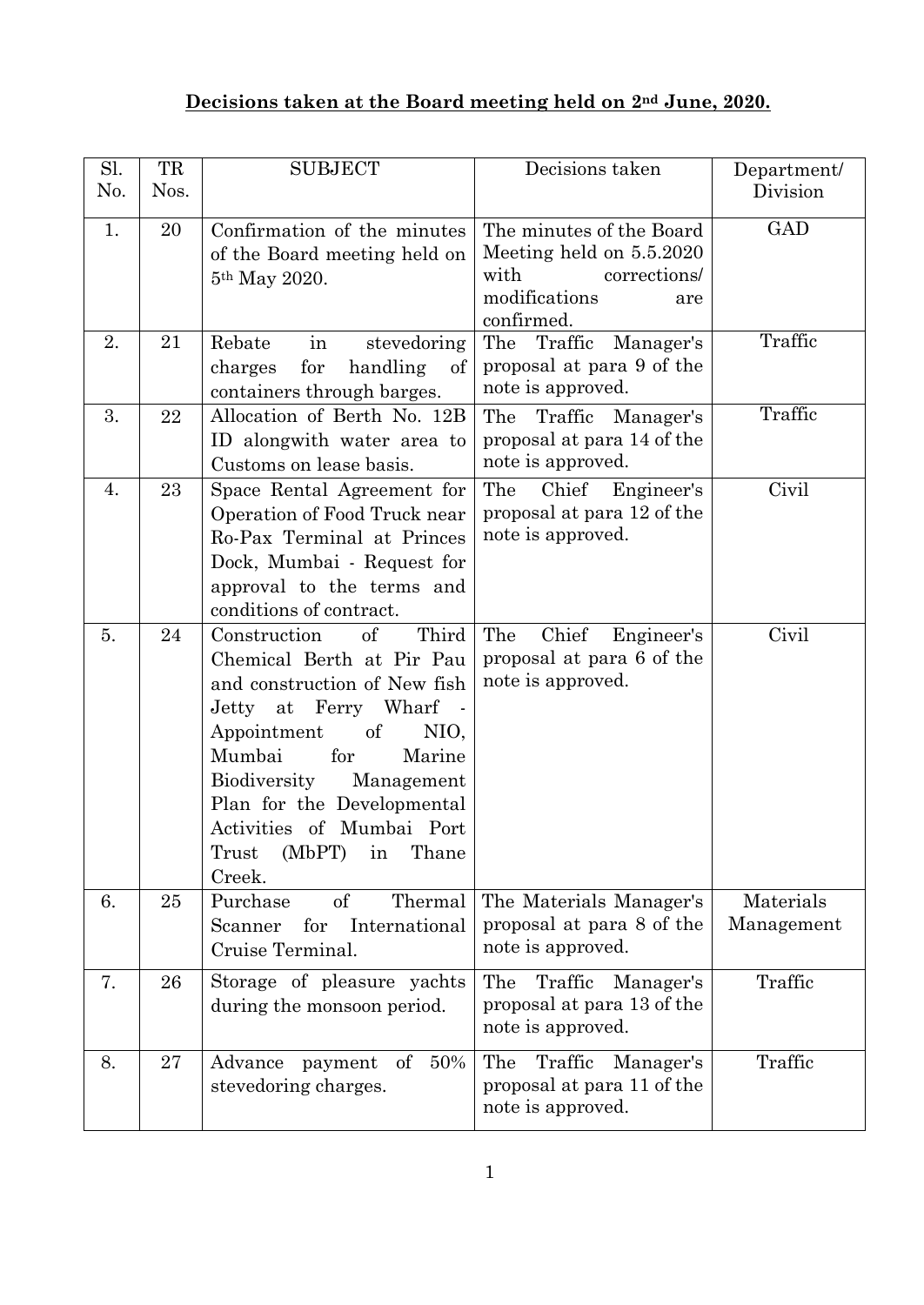| Sl.<br>No. | TR<br>Nos. | <b>SUBJECT</b>                                                                                                                                                                                                          | Decisions taken                                                                                                                                                                                                                                                           | Department/<br>Division |
|------------|------------|-------------------------------------------------------------------------------------------------------------------------------------------------------------------------------------------------------------------------|---------------------------------------------------------------------------------------------------------------------------------------------------------------------------------------------------------------------------------------------------------------------------|-------------------------|
| 9.         | 28         | Refund<br>of<br><b>MbPT</b><br>contribution, payable to the<br>Contract<br>Pilot<br>after<br>of<br>completion<br>minimum<br>contract period of 5 years.                                                                 | Consideration deferred.                                                                                                                                                                                                                                                   | Marine                  |
| 10.        | 29         | Extension to the proposal -<br>Issue of Licenses to operate<br>Harbour Cruise for 15 years<br>(Tender No. DC-03/2018).                                                                                                  | The<br>Deputy<br>Conservator's proposal at<br>para 7 of the note is<br>approved.                                                                                                                                                                                          | Marine                  |
| 11.        | 30         | Medical Emergency onboard<br>M.V. Marella Discovery -<br>related<br>Billing<br>vessel<br>charges.                                                                                                                       | The<br>Deputy<br>Conservator's proposal at<br>para 7 of the note is<br>approved.                                                                                                                                                                                          | Marine                  |
| 12.        | 31         | Allotment of slots for laying<br>two No. of pipelines<br>one 400 mm<br>dia<br>for<br>(i)<br>LPG/POL and<br>$(ii)$ one $300$<br>dia for<br>mm<br>chemicals at First/Second<br>Chemical Berths off<br>Pir<br>Pau, Mumbai. | Chief Engineer's<br>The<br>proposal at para 13 of the<br>note is approved.                                                                                                                                                                                                | Civil                   |
| 13.        | 32         | Allotment of premises for<br>launch operators at BPS.                                                                                                                                                                   | The<br>Traffic<br>Manager's<br>proposal at para 30 of the<br>note is approved.                                                                                                                                                                                            | Traffic                 |
| 14.        | 33         | Compassionate appointments.                                                                                                                                                                                             | Consideration deferred.                                                                                                                                                                                                                                                   | <b>GAD</b>              |
| 15.        | 34         | Operation of CMC Building<br>Quarantine<br>Centre inside<br>Docks.                                                                                                                                                      | The<br>Chief<br>Engineer's<br>proposal at para 7 of the<br>note is approved.                                                                                                                                                                                              | Civil                   |
| 16.        | 35         | Tender No. DC-03/2019-for<br>hire of 2 Nos Harbour Tugs<br>(50 Ton Bollard Pull each) at<br>the risk & cost of TAG<br>Offshore<br>Ltd.<br>Price<br>Bid<br>$\mathcal{L}_{\mathcal{A}}$<br>negotiation.                   | The<br>Deputy<br>Conservator's proposal at<br>para 6 of the note is<br>approved.                                                                                                                                                                                          | Marine                  |
| 17         | 36         | Outstanding<br>of<br>Charges<br>cruise ships<br>Angriya<br>and<br>Karnika.                                                                                                                                              | Approval is accorded to $-$<br>(i)<br>resolve the disputes<br>as proposed by the<br>Traffic Manager,<br>take necessary legal<br>(ii)<br>action, and<br>(iii) forward a proposal<br>to the Ministry to<br>sustain the cruise<br>business during the<br>COVID-19 situation. | Traffic                 |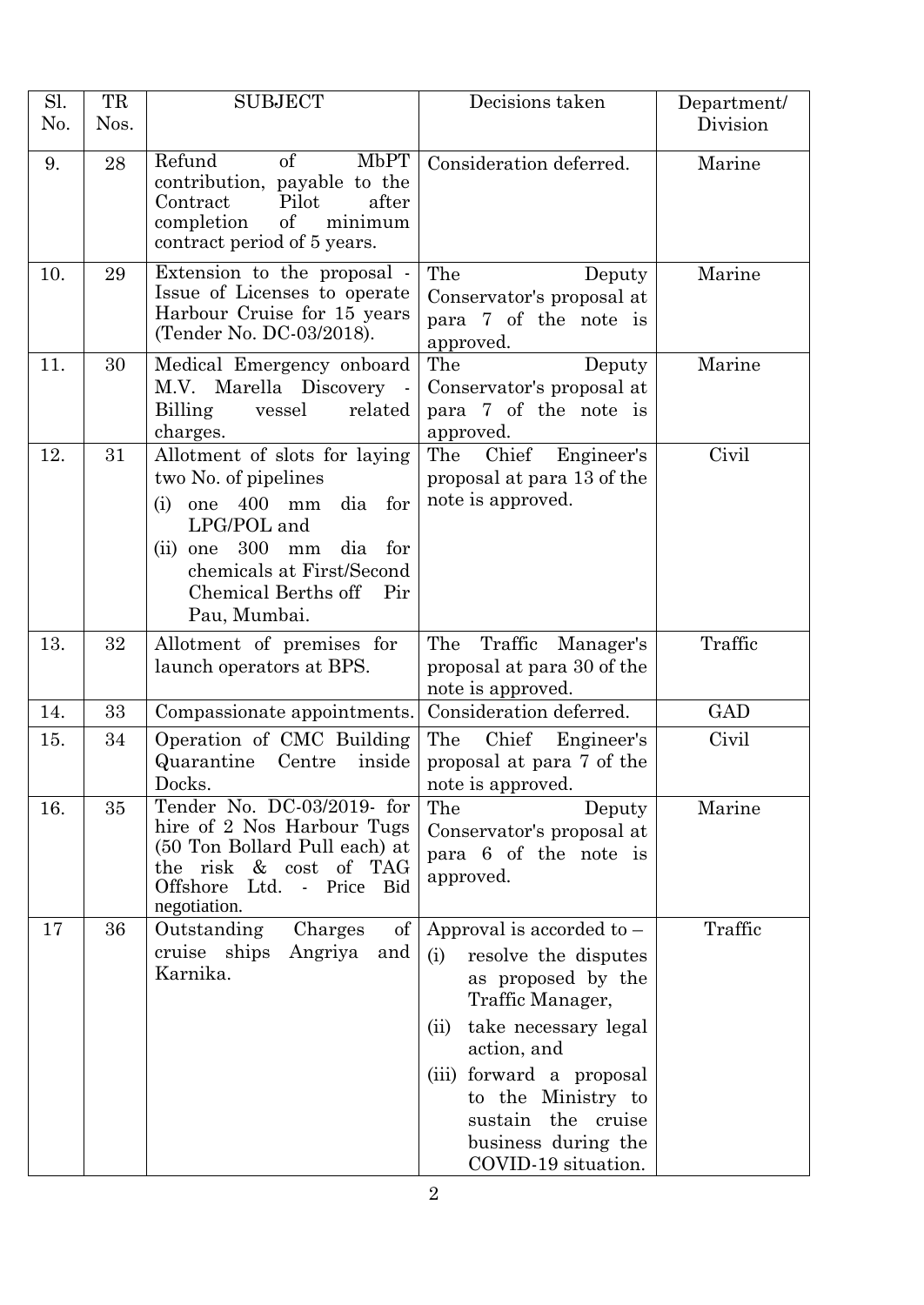| Sl.<br>No. | TR<br>Nos. | <b>SUBJECT</b>                                                                                                                                                                                                                                                                                                      | Decisions taken                                                                                                                                                                                                                                                                                                                                                                                                                                                  | Department/<br>Division |
|------------|------------|---------------------------------------------------------------------------------------------------------------------------------------------------------------------------------------------------------------------------------------------------------------------------------------------------------------------|------------------------------------------------------------------------------------------------------------------------------------------------------------------------------------------------------------------------------------------------------------------------------------------------------------------------------------------------------------------------------------------------------------------------------------------------------------------|-------------------------|
| 18.        | 37         | Dredging<br>Maintenance<br>in<br>Approach Channels, Turning<br>Circles,<br>outside<br>Berths,<br>Indira Dock basin, bunder<br>and Anchorages of<br>areas<br>Mumbai Port for three years<br>from the year $2020-21$ .<br>Sanction to the Estimate and<br>the eligibility criteria.                                   | The<br>Chief<br>Engineer's<br>proposal at para 11 of the<br>note is approved.                                                                                                                                                                                                                                                                                                                                                                                    | Civil                   |
| 19.        | 38         | Continuation of occupation of<br>official residence by Deputy<br>Chairman.                                                                                                                                                                                                                                          | The Sr. Dy. Manager<br>(Welfare)'s proposal at<br>para 3 of the note is<br>approved.                                                                                                                                                                                                                                                                                                                                                                             | Welfare                 |
| 20.        | 39         | of<br>for<br>extension<br>Request<br>storage period for additional<br>120 days at the same rate of<br>charges<br>due<br>storage<br>to<br>Covid-19 pandemic without<br>application of demurrage<br>charges<br>for<br>cargo<br>of<br>MV YM<br>Advance<br>(IGM<br>No.2240233) and MV Darya<br>Mahesh (IGM No.2239158). | Approval is accorded<br>(i)<br>to levy the storage<br>charges as per the<br><b>COVID</b><br>19<br>guidelines instead of<br>demurrage charges,<br>to grant extension of<br>90 days from the<br>existing 180 days to<br>270 days, relax the<br>condition that<br>the<br>should<br>be<br>cargo<br>cleared within the<br>lockdown period plus<br>30 days recovery<br>period<br>and<br>no<br>further extension for<br>storage under the<br>scheme beyond 270<br>days. | Traffic                 |
|            |            |                                                                                                                                                                                                                                                                                                                     | As a<br>principle,<br>(ii)<br><b>COVID</b><br>during<br>period,<br>storage<br>charges be levied<br>upto 30.6.2020 for<br>of<br>storage<br>Ammonium<br>Sulphate instead of<br>demurrage charges.                                                                                                                                                                                                                                                                  |                         |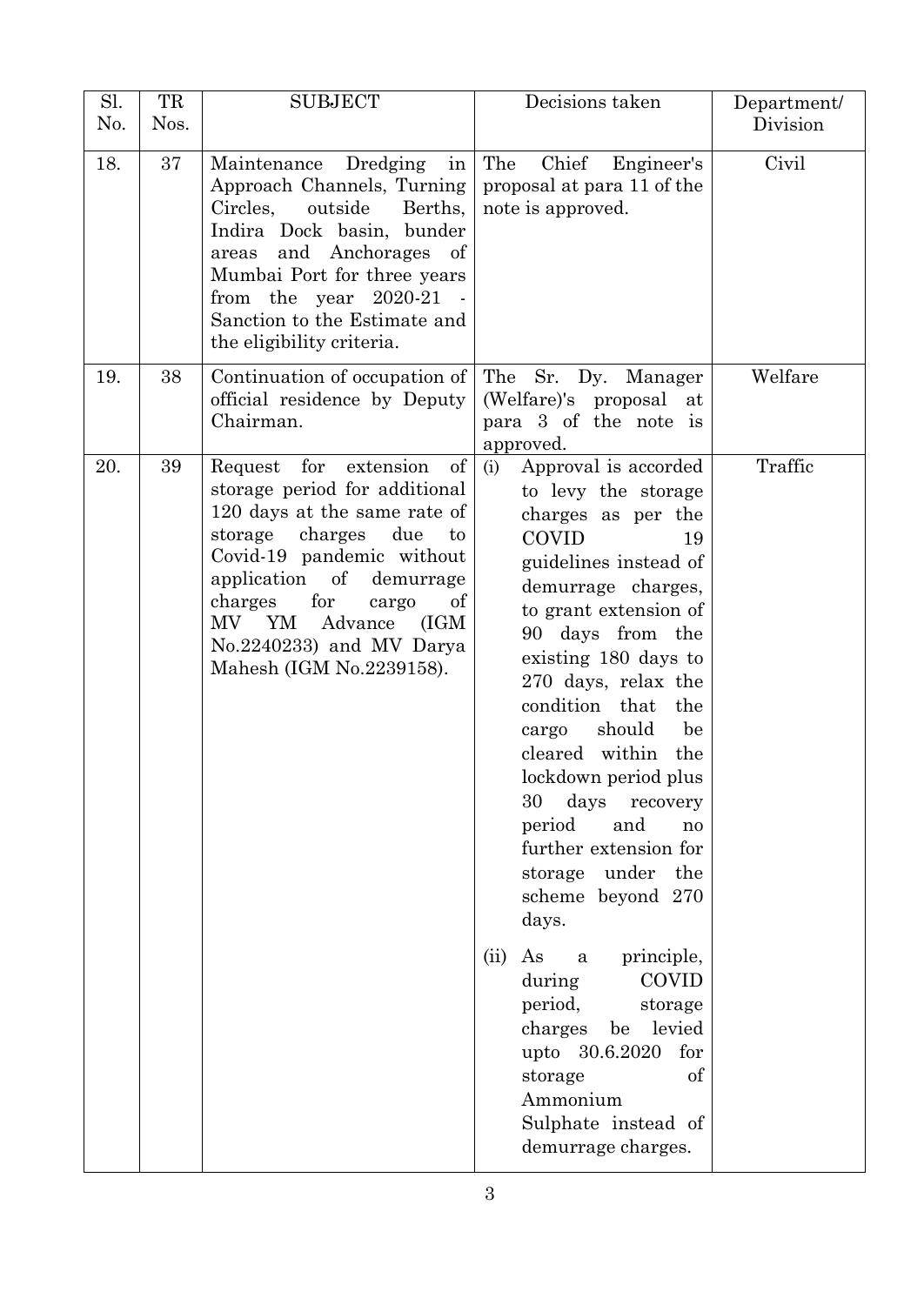| Sl.<br>No. | TR<br>Nos. | <b>SUBJECT</b>                                                                                                                                                                                                                    | Decisions taken                                                                                                                                                                                         | Department/<br>Division |
|------------|------------|-----------------------------------------------------------------------------------------------------------------------------------------------------------------------------------------------------------------------------------|---------------------------------------------------------------------------------------------------------------------------------------------------------------------------------------------------------|-------------------------|
| 21.        | 40         | Conversion of existing vacant<br>Castrol Building into Covid<br>Ashram at Wadala.                                                                                                                                                 | Engineer's<br>Chief<br>The<br>proposal at para 15 of the<br>note is approved.                                                                                                                           | Civil                   |
| 22.        | 41         | Counter claim against ICTPL<br>(OCT).                                                                                                                                                                                             | The<br>Financial<br>Advisor<br>Chief<br>and<br>Accounts<br>Officer's proposal at para<br>6 of the note is approved.                                                                                     | Finance                 |
| 23.        | 42         | of<br>Creation<br>the<br>of<br>post<br>Chairman<br>Deputy<br>(Township) in MbPT.                                                                                                                                                  | Approval is accorded for<br>creation of the post of<br>Chairman<br>Deputy<br>(Township) in Mumbai<br>Port Trust<br>subject<br>$\mathbf{t}$<br>of<br>sanction<br>the<br>Competent Authority.             | <b>GAD</b>              |
| 24.        | 43         | Tender No.E.103A/2018<br>$\blacksquare$<br>Request For Proposal (RFP)<br>for<br>Selection<br>of<br>0&M<br>Operator for Operation and<br>Maintenance<br>of<br>Domestic<br>Cruise Terminal (DCT) at 15<br>Victoria Dock.            | The Chief Engineer's<br>proposal at para 5 of the<br>note is approved.                                                                                                                                  | Civil                   |
| 25.        | 44         | Updation of the Mumbai Port<br>Projects.                                                                                                                                                                                          | Noted.                                                                                                                                                                                                  | Civil                   |
| 26.        | 45         | for<br>selection<br>Tender<br>of<br>JNPT MbPT<br>operator for<br>barge/ship<br>operations<br>to<br>reduce city congestion and<br>create value for trade on PPP<br>Mode. - Tender<br>No.<br>TM/BDC/JNPT-MbPT<br>Barge/2019-20/615. | The<br>Traffic<br>Manager's<br>proposal at para 15 of the<br>note is approved.                                                                                                                          | Traffic                 |
| 27.        | 46         | Tender No. E 73/2018 -<br>Reclamation of South - West<br>Jawahar<br>at<br>Dweep<br>cove<br>(Balance Work) by<br>using<br>$MbPT material - Request for$<br>Payment to<br>Direct<br>Sub-<br>contractor.                             | The<br>Chief<br>Engineer's<br>proposal at para 9 of the<br>note is approved.                                                                                                                            | Civil                   |
| 28         | 47         | for<br>Recovery of charges<br>Vessel ANGRIYA.                                                                                                                                                                                     | Approval is accorded to $-$<br>take necessary legal<br>(i)<br>action, and<br>(ii) forward a proposal to<br>Ministry<br>the<br>to<br>sustain<br>the cruise<br>business during the<br>COVID-19 situation. | Traffic                 |